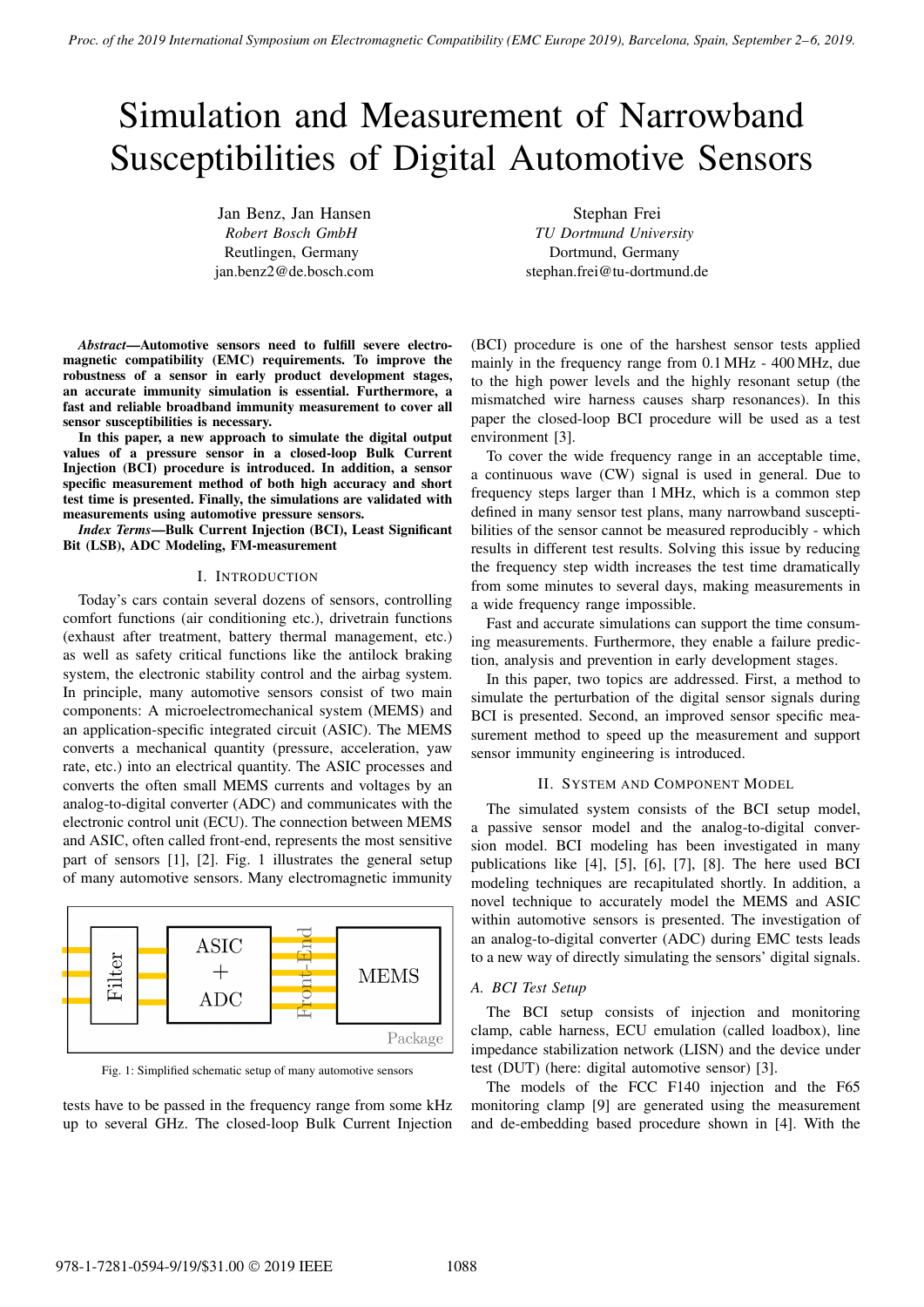use of modal converters, presented in [5], universal, harness independent and measurement based clamp models can be derived without using 3D simulations. The harness is modeled using CST Cable Studio [10]. LISNs should show an input impedance of  $50 \Omega$  only up to 108 MHz. A complex resonant behavior, caused by the parasitic effects, appears for higher frequencies. The authors in [6] presented a method using Sparameter measurement and fixture de-embedding to generate LISN models up to 1 GHz.

The internal circuit of loadboxes changes with the different sensors. We therefore use hybrid models consisting of a 3D modeled housing and a circuit model of the internal components to guarantee high accuracy and flexibility for different sensors. In-depth information on sensor modeling is shown in the next section.

All components are finally assembled in CST Studio [10]. Additional variables (power calibration of the injection clamp, transfer impedance of the monitoring clamp, current limit (here: 300 mA)) are measured. A frequency domain simulation with a normalized 1 V excitation is performed. In a postprocessing step, the closed-loop control is calculated. Fig. 2 shows the comparison between measurement and simulation of a 300 mA closed-loop BCI test up to 400 MHz using a floating pressure sensor. The simulation covers the measurements with a deviation smaller 10 mA up to 400 MHz. This validates the high quality of the proposed method.



Fig. 2: Injected CM-current comparison between measurement and simulation during a 300 mA closed-loop BCI test

### *B. Sensor*

This section introduces the modeling of major sensor components. Without loss of generality, all further steps will investigate automotive pressure sensors.

*1) MEMS:* The MEMS is the actual sensor element and consists, in case of a pressure sensor, of a resistive Wheatstone bridge as well as of a forward biased temperature diode. The piezo resistors and therefore the output voltage of the Wheatstone bridge change depending on the pressure. To include all parasitic field couplings, the functional, exterior layer of the MEMS and the bonds are modeled in 3D as

shown in Fig. 3. Components and parasitics from internal, semiconducting layers are added using discrete elements.



Fig. 3: 3D model of a pressure sensor MEMS (I) glue (II) substrate (III) functional layer (IV) bonds (V) Wheatstone bridge (VI) temperature diode



Fig. 4: Circuit model of the Wheatstone bridge (left) and the temperature diode (right) of the MEMS

Fig. 4 shows the circuit model of the MEMS element. Besides the piezo resistors  $R_1 - R_4$ , their associated parasitic capacitances  $C_1 - C_4$  are included. The parasitic capacitance of the voltage supply (USSE) is represented by  $C_s$ . The center taps (MVM and MVP) of the Wheatstone bridge are connected to the ADC. To perform a simulation in the frequency domain, a small signal behavior of the temperature diode is assumed. Thus, the temperature diode can be described with the differential resistance [11]

$$
r_D \approx \frac{n \cdot U_T}{I_D},\tag{1}
$$

the diffusion capacitance, which is dominant in the operation point [11]

$$
C_D \approx \frac{\tau_T I_D}{U_T},\tag{2}
$$

the bulk resistance  $R_B$  of the doted layers, and the parasitic stray capacitance  $C_{S,D}$ . In Eq. (2)  $\tau_T$  is the transit time,  $I_D$  is the forward drain current,  $U_T$  is the temperature voltage and  $n$  is the ideality factor of the diode.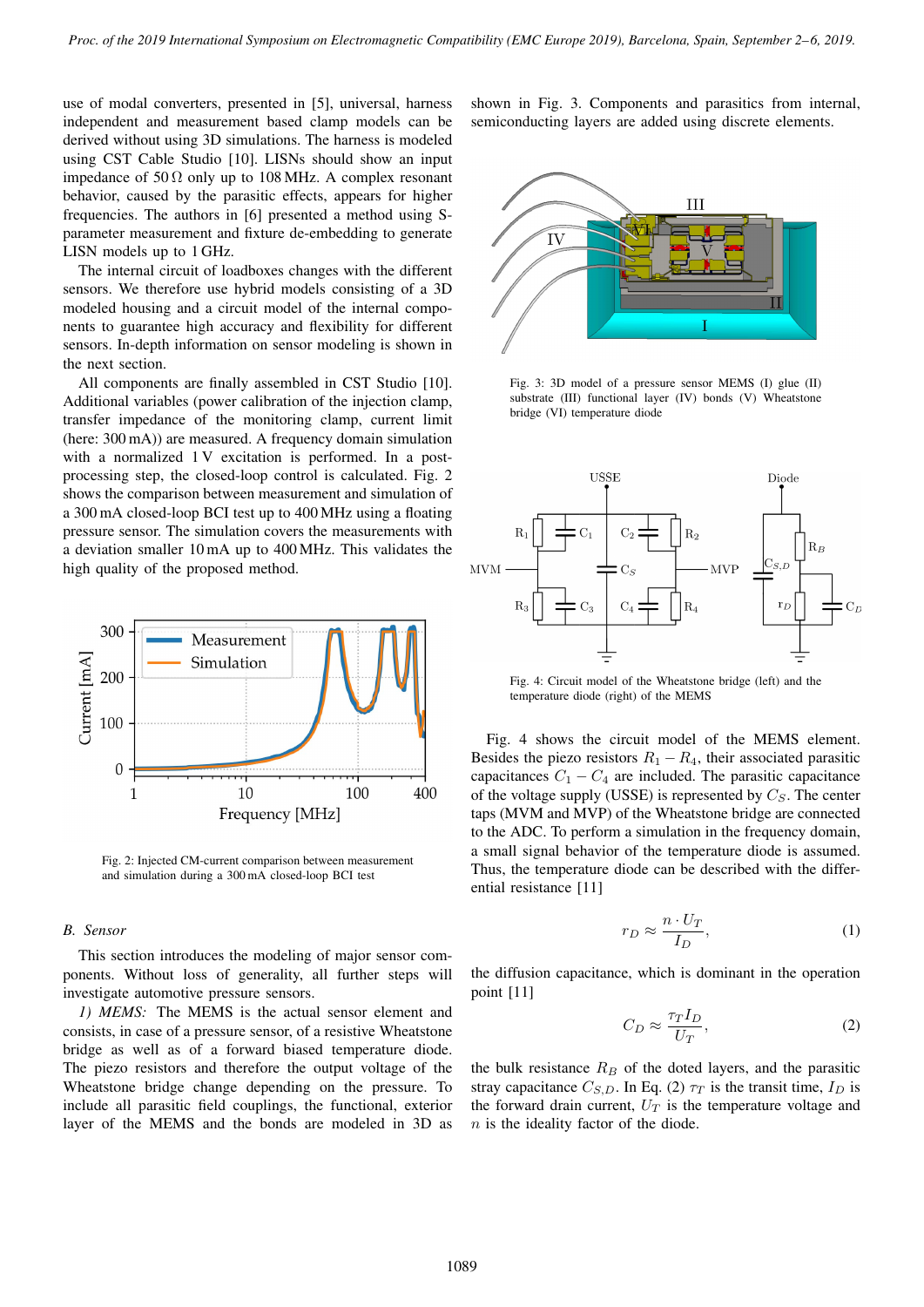*2) ASIC with Analog-to-Digital Converter:* Coupling relevant parts of the ASIC (bonds, pads, exposed pad, ground ring) are modeled in 3D as shown in Fig. 5. The capacitance between ground ring and the exposed pad is included with a discrete element.



Fig. 5: Modeling structure of the ASIC (I) ground ring (II) RC termination (III) exposed pad (IV) internal ground capacitance

The internal impedances of the ASIC are described by the well-known method of Integrated Circuits Immunity Model-Conducted Immunity (ICIM-CI) [12] using a passive distributed network with an equivalent RC network to the internal ground ring. Internal voltage regulators are passively modeled at their operating point as shown in [13].

To digitalize the MEMS signals, many automotive sensors use switched-capacitor delta-sigma  $(\Delta \Sigma)$  analog-to-digital converters (ADCs) with a sampling frequency  $f_s$  between several hundred kilohertz and some megahertz. The principle behavior of a simplified switched-capacitor  $\Delta\Sigma$ -ADC is shown in Fig. 6. The functional behavior of such an ADC consists of two phases [14]:

- Phase 1: The switches S1 are closed (S2 opened) and the sampling capacity  $C_S$  is charged.
- Phase 2: The switches S1 are open and, after a small dead time, the switches S2 close. The charge stored in phase 1 is now transferred to the capacitor  $C_I$ .

Only during phase 1, an EMC noise can disturb the desired signal on the sampling capacitance. The active ADC characteristics are thus reduced to a passive RC network during phase 1. This is illustrated in Fig. 6. The resistance  $R_{on}$  of the complementary metal-oxide-semiconductor (CMOS) switches S1 can be derived as [11]

$$
R_{on} = \frac{L}{\mu_n C_{ox} W (U_{GS} - U_{Th})}
$$
\n(3)

with  $\mu_n$  the electron channel mobility,  $U_{Th}$  the threshold voltage, L the channel length, W the channel width,  $C_{ox}$ the gate capacitance per unit area and  $U_{GS}$  the gate-source voltage.

In the investigated sensors, the resistance  $R_{on}$  reaches 5- $10 k\Omega$  and acts in combination with the sampling capacitance as a low pass for the injected EMC noise. The maximum deviation due to EMI appears when the switches S1 turn off



Fig. 6: Simplified functional model of the ADC (left) and the passive model during phase 1 (right).

TABLE I: Additional attenuation due to limited switching speed of a 5 ns fall-time CMOS

| frequency | damping factor $[\%]$ | damping factor [dB] |
|-----------|-----------------------|---------------------|
| 1 MHz     | 99.3                  | 0.06                |
| $10$ MHz  | 85.6                  | 1.35                |
| 100 MHz   | 37.0                  | 8.64                |
| 400 MHz   | 7.9                   | 22.05               |
| 1000 MHz  | 12.                   | 38.42               |

during the maximum or minimum of the harmonic noise on the sampling capacitor. The sensor output signal correlates with the differential voltages  $U_{Cs_1}$  and  $U_{Cs_2}$ . Therefore, the voltage difference  $U_{ADC}$  of the noise amplitudes on the sampling capacitors  $C_{S1}$  and  $C_{S2}$  is observed.

## *C. LSB Calculation*

The presented simplified model of the ADC is valid as long  $\frac{1}{2}$ 

$$
\frac{1}{T_{fall}} \gg f_{BCI}.\tag{4}
$$

 $T_{fall}$  is the fall-time of the ADC switches and  $f_{BCI}$  is the oscillation time of the BCI clamp signal.

With a fall time of the investigated ADC switches between 1-10 ns, this assumption is valid up to several tens of MHz. In general, the fall time correlates with the sampling frequency of the ADC. For frequencies above this limit the BCI noise voltage cannot be seen as constant during the switching event anymore. In combination with the sampling capacitance, the turn off switching behaves as a time-variant low pass filter. The consequence is an additional attenuation.

To reproduce and to quantify this effect, the switching event is modeled in a simple time domain simulation of the ADC using a time-variant resistor as the switching CMOS. In addition, a phase sweep of the noise to extract the worst case of the turn off is performed. For infinitely fast switching this is obviously the maximum and minimum of the noise as mentioned above.

Table 1 shows the additional attenuation of a 5 ns fall-time CMOS compared to an infinitely fast CMOS switch. A nonlinear curve  $(k_{att})$  with respect to the frequency is fitted to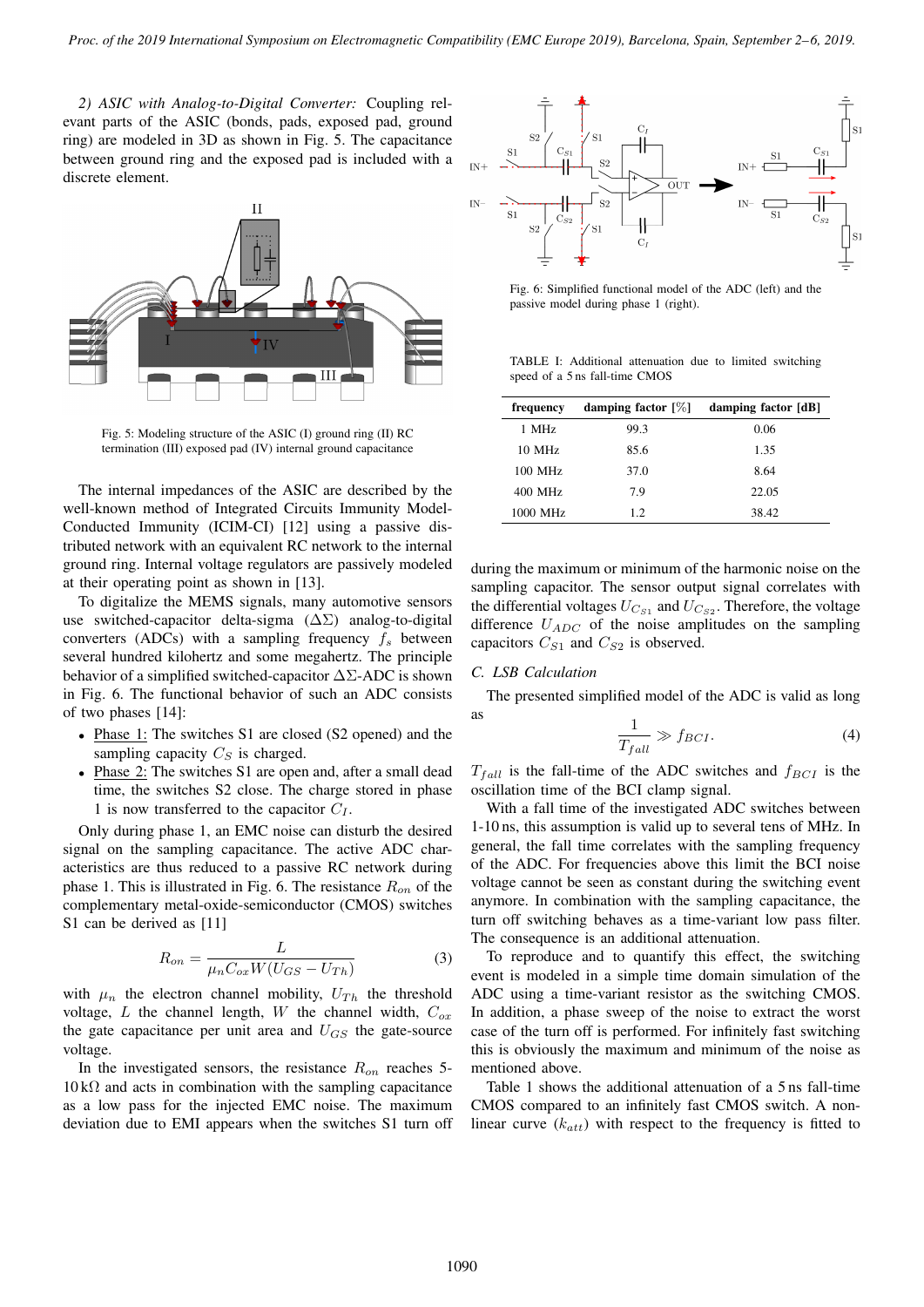the extracted damping factor and is included as additional attenuation in a post-processing step. The differential voltage  $U_{ADC}$  (see Fig. 6) results as

$$
U_{ADC} = (U_{Cs_1} - U_{Cs_2}) \cdot k_{att}.
$$
 (5)

To compare the simulated front-end voltages with measurements, a transformation into digital values, i.e. least significant bits (LSBs), is necessary. LSBs describe the smallest unit a sensor can measure. E.g. if the sensor can resolve 0.1 kPa and a deviation of 100 LSB is measured, the sensor measures an error due to EMI equivalent to 10 kPa. The same linear transformation applies to the temperature channel. All automotive sensors are specified to a maximum tolerable LSB deviation and are therefore evaluated with a kind of a digital peak detector.

To calculate the LSB, the following functional properties of MEMS and ASIC are needed:

- $p_{sens}$ : The sensitivity  $p_{sens}$  of the MEMS describes the DC voltage change of the Wheatstone bridge in the presence of a pressure change. This property is given in mV/kPa.
- $\Delta p_{digital}(p)/\Delta p$ : This fraction describes the change in LSB in the presence of a pressure change and is given in LSB/kPa.

In addition, for the temperature diode:

- $T_{sens}$ : The sensitivity  $T_{sens}$  of the MEMS describes the DC voltage change of the temperature diode in the presence of a temperature change. This property is given in mV/K. For silicon diodes this property is -1,7 mV/K.
- $\Delta T_{digital}(T)/\Delta T$ : This fraction describes the change in LSB in the presence of a temperature change and is given in LSB/K.

In a final step, all previous introduced steps are combined. Therefore, a complete closed-loop BCI simulation is performed. The voltage  $U_{ADC}$  in Eq. (5) is calculated in a post-processing step. Afterwards, the analog voltage  $U_{ADC}$  is combined with the above explained analog-to-digital transformation properties of the sensor.

Finally, the LSB deviation of the sensor can be calculated as

$$
\Delta p[LSB] = \hat{U}_{ADC,p} \cdot \frac{\Delta p_{digital}(p)}{\Delta p} \cdot \frac{1}{p_{sens}} \tag{6}
$$

for the pressure and

$$
\Delta T[LSB] = \hat{U}_{ADC,T} \cdot \frac{\Delta T_{digital}(T)}{\Delta T} \cdot \frac{1}{1.7 \, mV/K} \tag{7}
$$

for the temperature. The presented procedure now enables the simulation of the digital signal deviation of automotive sensors. A direct comparison to results of BCI measurements can be seen at the end of the paper in Figs. 10 and 11.

#### III. MEASUREMENT

Due to the discrete sampling frequency  $f_s$  and the digital filters (FIR (finite impulse response) and IIR (infinite impulse response) in the digital signal processing (DSP) chain), only noise with the frequency

$$
f = n \cdot f_s \pm \frac{f_{BW}}{2} \text{ for } n \in \mathbb{N}^* \tag{8}
$$

can harm the sensor's output signals. Here, the bandwidth of the digital filters  $f_{BW}$  (IIR and FIR) is between several 100 Hz and some 1000 Hz.

The modulation specified in the standard is continuous wave (CW) with a logarithmic frequency step between  $1\%$  and  $10\%$ resulting in a frequency step width larger than 1 MHz. Due to the large steps, the narrowband susceptibilities cannot be found. Furthermore, depending on the step size and the sensor oscillator clock, the results can vary in each test.

If a narrowband susceptibility of the DUT is expected, the CW frequency step must be reduced, until the results are replicable und accurate. This causes the test time to increase from several minutes to days.

#### *A. Frequency Modulation*

To measure the narrowband susceptibilities with high reliability in the BCI range from 0.1-400 MHz and keep the test time low at the same time, a sensor specific frequency modulation (FM), based on [15], can be used. Instead of only testing specific frequencies with a CW signal, a slow FM is superimposed to cover the whole spectrum. Accordingly, the following parameters are considered:

- dwell time  $T_{dwell}$  per frequency step
- frequency step width  $f_{step}$
- modulation frequency  $f_m$
- deviation frequency  $f_{\Delta}$
- sensor data transfer rate  $f_{data}$
- bandwidth of the susceptibility  $f_{BW}$

To ensure a horizontal power spectrum of the frequency modulation and thus a constant frequency change, a triangular modulation is suitable. In order to cover the complete spectrum, while keeping redundancy at minimum, it follows that

$$
f_{step} = 2 \cdot f_{\Delta},\tag{9}
$$

$$
T_{dwell} = \frac{1}{f_m}.\tag{10}
$$

The time domain modulation as well as the resulting spectrum can be seen in Fig. 7.



Fig. 7: Frequency modulation in time and frequency domain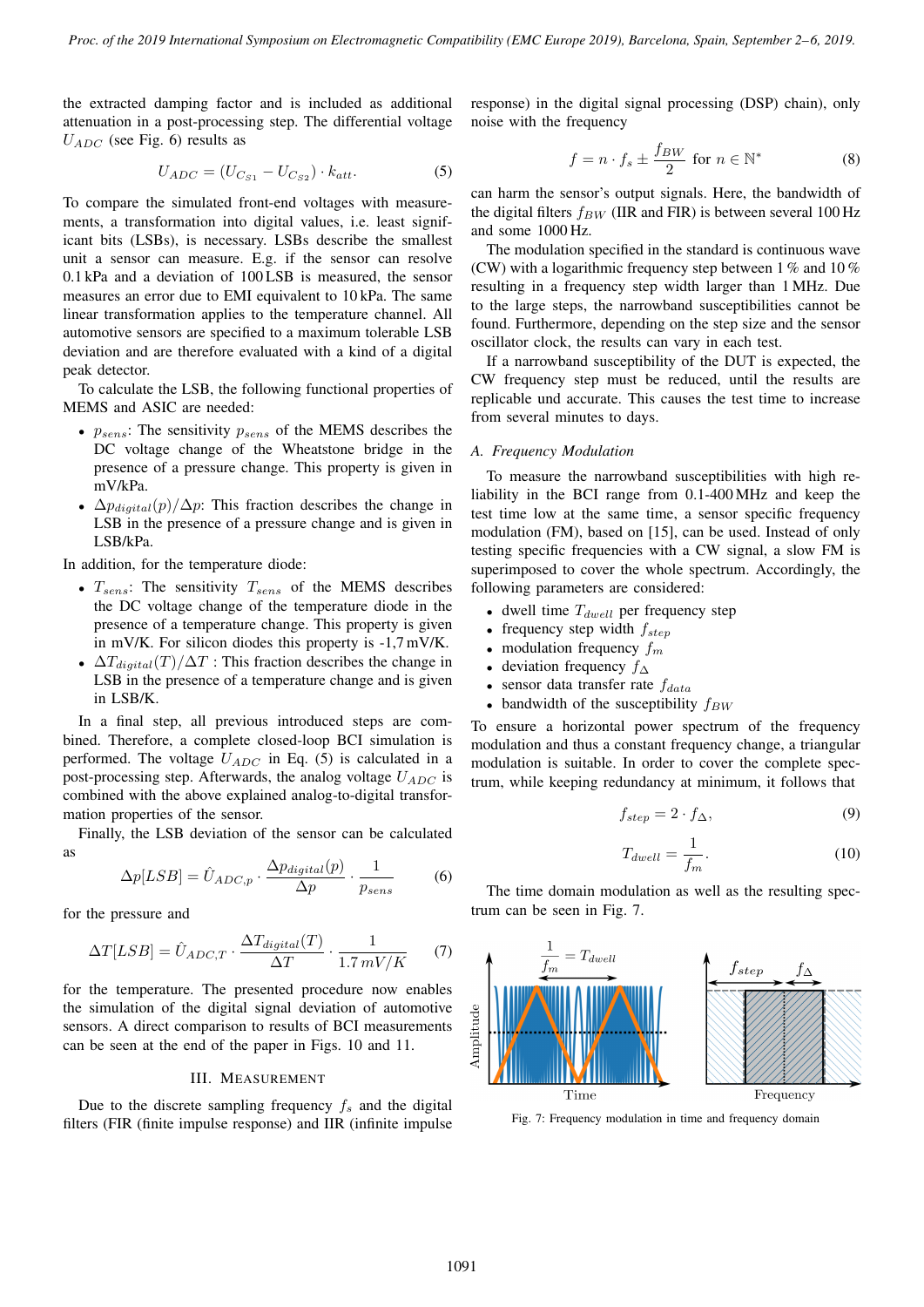Like in a peak detector, it is important to measure an adequate amount of samples within the narrowband susceptibility to detect the amplitude of the BCI noise. The measured quantity of samples  $n<sub>s</sub>$  can be calculated as

$$
n_s = \frac{f_{BW}}{f_{step} \cdot f_m} \cdot f_{data} \tag{11}
$$

where the term  $\frac{f_{BW}}{f_{step} \cdot f_m}$  describes the measured time within each narrowband susceptibility and  $f_{data}$  the amount of samples transferred per second.

Due to a random sampling of the BCI noise, a stochastic approach to calculate the minimum amount of samples  $n<sub>s</sub>$ is needed. With the precondition to measure at least one value x greater 95 % of the sinusoidal BCI noise peak with a probability of 95 %, it follows that

$$
P(x \ge 1) \ge 0.95 \mapsto P(x = 0) < 0.05. \tag{12}
$$

With the probability mass function [16]

$$
P(x = k) = \binom{n_s}{k} p^k (1 - p)^{(n_s - k)},\tag{13}
$$

the probability  $p$  can be calculated as

$$
p = 1 - \frac{\sin^{-1}(0.95)}{\pi/2} = 20.2\%.
$$
 (14)

Finally, Eq. (12) is valid for  $n_s > 14$ . Therefore, at least 14 measured samples are mandatory in each narrowband susceptibility to cover 95 % of the sinusoidal BCI noise peak with a probability of 95 %. To fulfill that requirement with the help of Eq. (11),  $f_m$  and  $f_\Delta$  must be determined appropriately.

## *B. Comparison*

The new test procedure is tested on a pressure sensor with a sampling frequency  $f_s = 1.25 \text{ MHz}$  and a bandwidth of the digital filters  $f_{BW}$  of around 3 kHz. The transfer protocol uses a transfer frequency  $f_{data} = 1.2$  kHz. With the help of Eqs. (9) and (10), the frequency modulation is set to a modulation frequency of 1 Hz, a dwell time of 1 s, a deviation frequency of 100 kHz and a frequency step width of 200 kHz. Eq. (11) results in  $n<sub>s</sub> = 18$ , which fulfills the requirement above.

Fig. 8 shows the comparison between the standard CW procedure  $(f_{step} = 200 \text{ kHz})$  and the enhanced frequency modulation. The CW procedure tests only some narrowband susceptibilities partly and randomly. Reliable testing of the narrowband susceptibilities can be seen when using the introduced FM. Each of the narrowband susceptibilities in Eq. (8) is tested and can be seen as a sharp LSB deviation peak.

Furthermore, Fig. 9 illustrates the accuracy of the frequency modulation compared to the standard CW method for a single narrowband susceptibility. In the CW procedure it is necessary to reduce the step to a width smaller 1 kHz to measure the maximum deviation accurately. It can be seen that frequency modulation reaches an accuracy close to the 1 kHz step CW test while having the test time reduced by a factor up to 200.



Fig. 8: Comparison between standard test procedure ( $f_{step}$  = 200 kHz) and the introduced FM ( $f_{step} = 200$  kHz and  $f_m =$ 1 Hz) for sensor front-end coupling



Fig. 9: Comparison between standard CW with varying  $f_{step}$ and frequency modulation ( $f_{step} = 200$  kHz and  $f_m = 1$  Hz) for a narrowband susceptibility with  $f_{BW} = 3$  kHz

#### IV. SYSTEM MODEL VALIDATION

The previous sections presented a new method to directly simulate the deviation of the digital output values of automotive pressure sensors. Furthermore, a sensor specific test procedure for narrowband susceptibilities is shown. Finally, this section compares the previous steps. Therefore, the LSB of two different sensor setups (floating and locally grounded) are simulated and measured during a closed-loop BCI test. The LSB deviation for a pressure channel as well as a temperature channel is observed. Fig. 10 shows the maximum LSB deviation of the pressure signal up to 400 MHz. The deviation nearly disappears for frequencies above 50 MHz due to several stages of EMC filters. The simulated envelope of the digital error correlates well with the introduced FM measurement. A maximum discrepancy of only 20 LSB, which is equivalent to the very small voltage of  $\Delta U_{LSB} = 300 \,\mu$ V, can be seen.

Fig. 11 shows the temperature channel LSB deviation of a locally grounded pressure sensor. Due to less filter stages